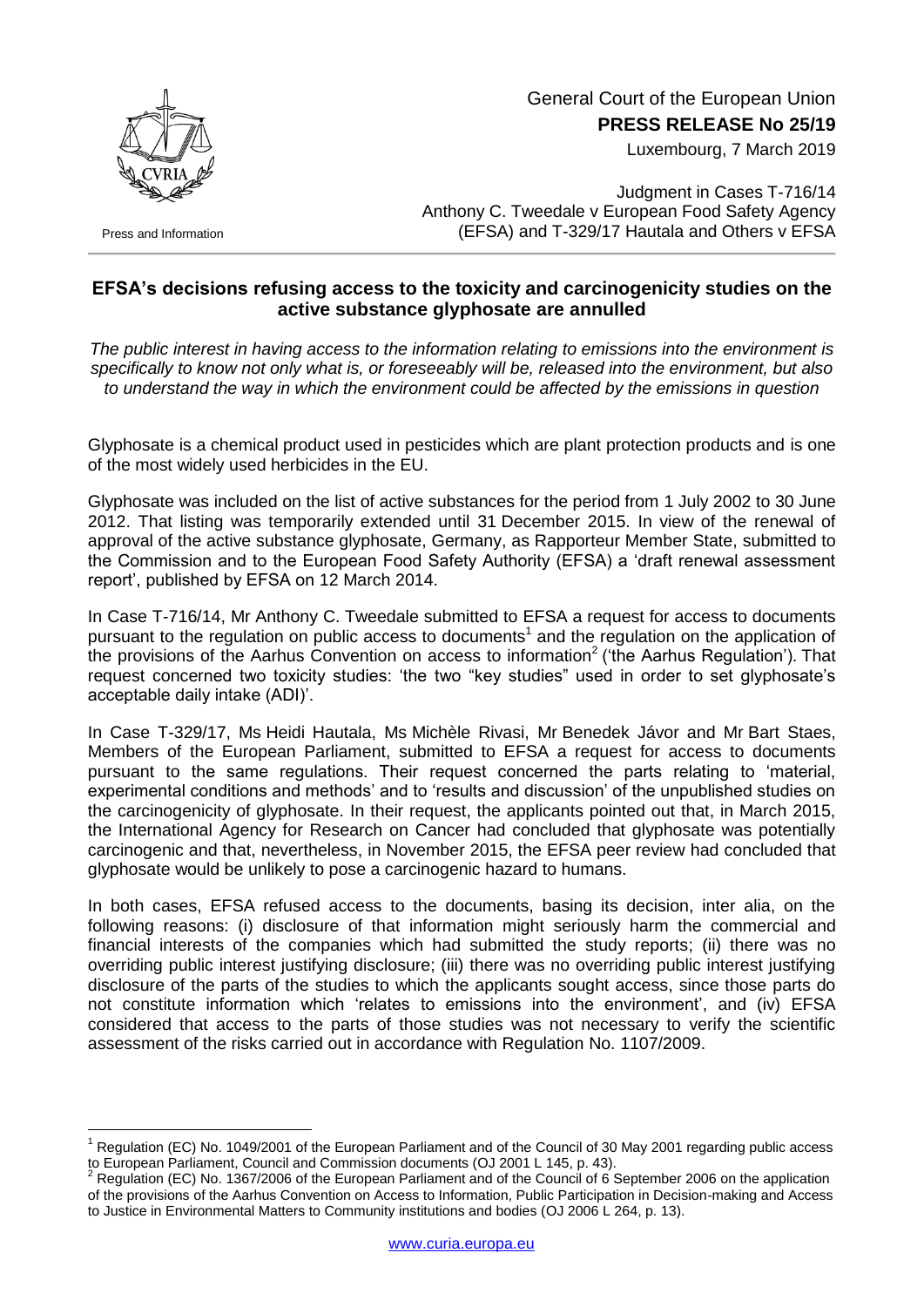The applicants then brought an action before the General Court seeking annulment of the decisions refusing access.

By today's judgments, the General Court, first of all, refers to the presumption that the disclosure of information which 'relates to emissions into the environment', with the exception of information relating to investigations, is deemed to be in the overriding public interest, compared with the interest in protecting the commercial interests of a particular natural or legal person, with the result that the protection of those commercial interests may not be invoked to preclude the disclosure of that information. That means that an EU institution, hearing a request for access to a document, cannot justify its refusal to divulge it on the basis of the exception relating to the protection of the commercial interests of a particular natural or legal person, where the information contained in that document constitutes information which 'relates to emissions into the environment'.

Next, the General Court examines whether the information contained in the requested studies constitutes information which 'relates to emissions into the environment' for the purposes of the Aarhus Regulation.

The General Court considers that an active substance contained in plant protection products, such as glyphosate, in the course of normal use, is intended to be discharged into the environment by virtue of its function, and its foreseeable emissions cannot, therefore, be regarded as purely hypothetical. In any event, glyphosate emissions cannot be classified as merely foreseeable emissions. The requested studies formed part of the dossier for the renewal of approval of the active substance glyphosate.

In that respect, the General Court notes that glyphosate has been listed as an active substance since 1 July 2002. Since that date, glyphosate has been authorised in Member States and has actually been used in plant protection products. Glyphosate is one of the most widely used herbicides in the EU. Glyphosate emissions into the environment are therefore a reality. That active substance is present particularly as residues in plants, water and food. Hence, the requested studies are studies which are intended to establish the carcinogenicity or toxicity of an active substance which is actually present in the environment.

The General Court concludes that EFSA cannot argue that the requested studies do not concern actual emissions or the effects of actual emissions.

With regard to EFSA's argument that a link with emissions into the environment is not sufficient for those studies to be covered by the Aarhus Regulation, the General Court states that it is clear from the case-law of the Court of Justice that the concept of information which 'relates to emissions into the environment' for the purposes of the Aarhus Regulation is not limited to information which makes it possible to assess the emissions as such, but also covers information relating to the effects of those emissions.

**Thus, the public must have access not only to information on emissions as such, but also to information concerning the medium to long-term consequences of those emissions on the state of the environment, such as the effects of those emissions on non-targeted organisms. The public interest in accessing information on emissions into the environment is specifically to know not only what is, or foreseeably will be, released into the environment, but also to understand the way in which the environment could be affected by the emissions in question.**

The concept of information which 'relates to emissions into the environment' must therefore be interpreted as covering not only information on emissions as such, namely information concerning the nature, composition, quantity, date and place of those emissions, but also data concerning the medium to long-term consequences of those emissions on the environment. The General Court concludes that the requested studies must be regarded as constituting information which 'relates to emissions into the environment' and that an overriding public interest in disclosing the studies is deemed to exist. EFSA could not therefore refuse to disclose them on the ground that that would